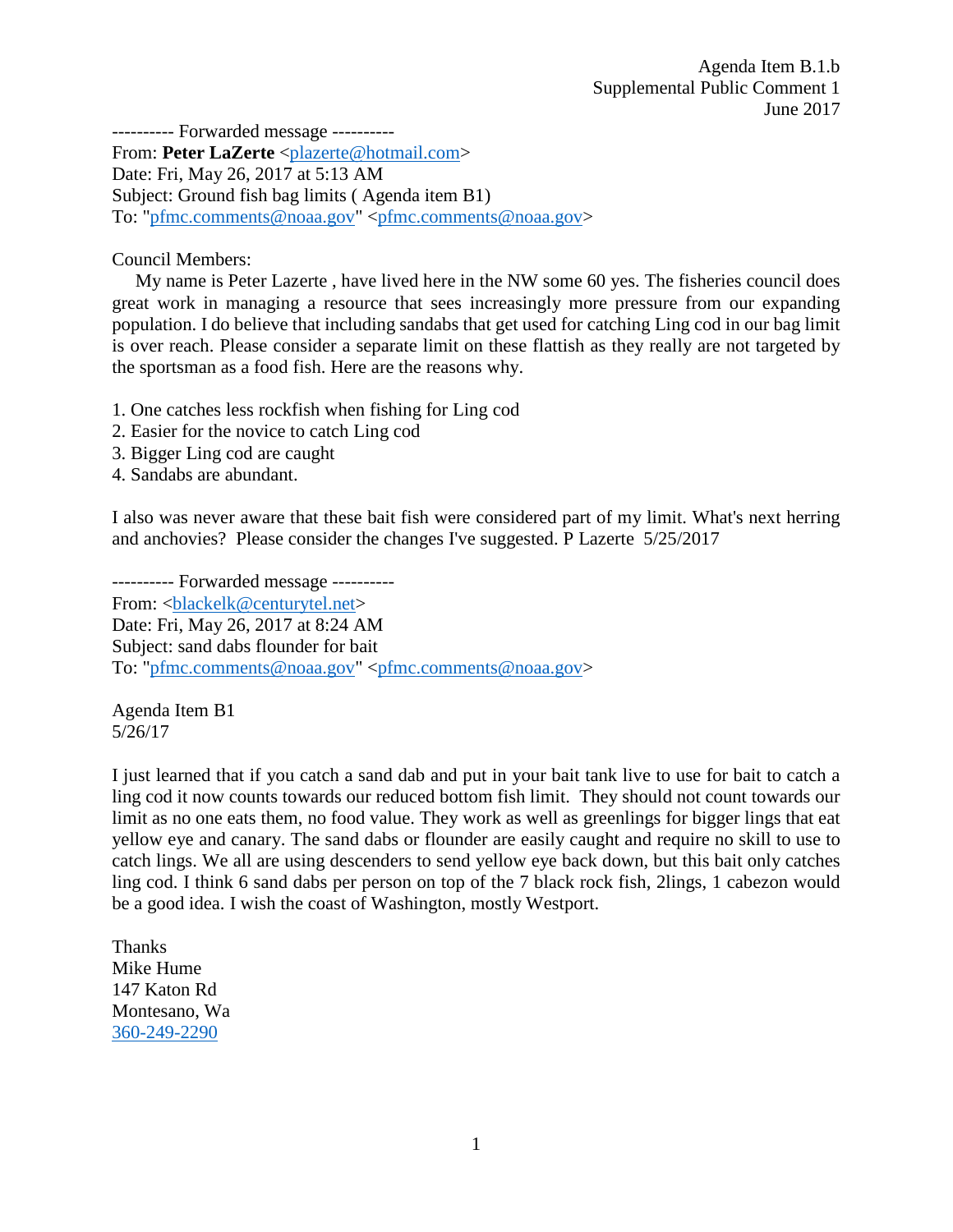---------- Forwarded message ---------- From: **Bob Olsen** <br/>b lolsen@hotmail.com> Date: Fri, May 26, 2017 at 3:31 PM Subject: bag limits To: ["pfmc.comments@noaa.gov"](mailto:pfmc.comments@noaa.gov) [<pfmc.comments@noaa.gov>](mailto:pfmc.comments@noaa.gov)

5/26/2017, "Agenda Item B1"

Dear sirs.

My name is Robert Olsen and I live in Richland, Washington. I also have a house in Westport, Washington. I fish for lingcod on a regular basis with Rhett Weber on the Charter Boat Slammer out of Westport. I have been doing this for the better part of 20 years and am extremely dissatisfied with the recent enforcement issues regarding small flounder, that for years have been used to target larger lingcod and are now being counted as part of my bag limit, unbeknownst to us rule abiding anglers. THIS IS ABSOLUTELY RIDICULESS! The "sand dabs" that we use for bait, precludes the chance of catching non-targeted fish, for example, black rockfish, yellow eye, and canary rockfish, to name a few. The "sand dabs" are very abundant, easy to catch, and less skilled anglers and kids have a better chance of catching that one "BIG" fish that keeps the public buying licenses, which by the way, are getting far to expensive. Another advantage of using "sand dabs" for lingcod bait, is that while fishing for "sand dabs" I have an opportunity to catch a large enough starry flounder to keep which WOULD be counted as part of my bag limit, this is a bonus for me.

"We, rule abiding anglers do here-by insist, that pfmc streamline the process or at the very least work with the WDFW to address this issue by increasing the bag limit for groundfish on the coast to 12. The sub limits for lingcod and Rockfish should remain the same as they are now. By adding 3 "other" fish or 3 "other" flatfish, to the bag limit would not only heighten the general publics fishing experience but reduce the unnecessary added expenditure of tax payer and license purchasers dollars on frivolous "nit picky" tickets being written.

Thank you in advance, for your attention to this, by adding "Agenda Item B1" to your next meeting.

Sincerely, Robert Olsen, Long time Washington State freshwater and saltwater angler

---------- Forwarded message ---------- From: **nick scafturon** [<nick367@hotmail.com>](mailto:nick367@hotmail.com) Date: Fri, May 26, 2017 at 3:46 PM Subject: Flounder as a Baitfish To: ["pfmc.comments@noaa.gov"](mailto:pfmc.comments@noaa.gov) [<pfmc.comments@noaa.gov>](mailto:pfmc.comments@noaa.gov)

Agenda Item B1

Reasons that there should be an increased groundfish limit or seperate limit for flounder as the use of lingcod bait.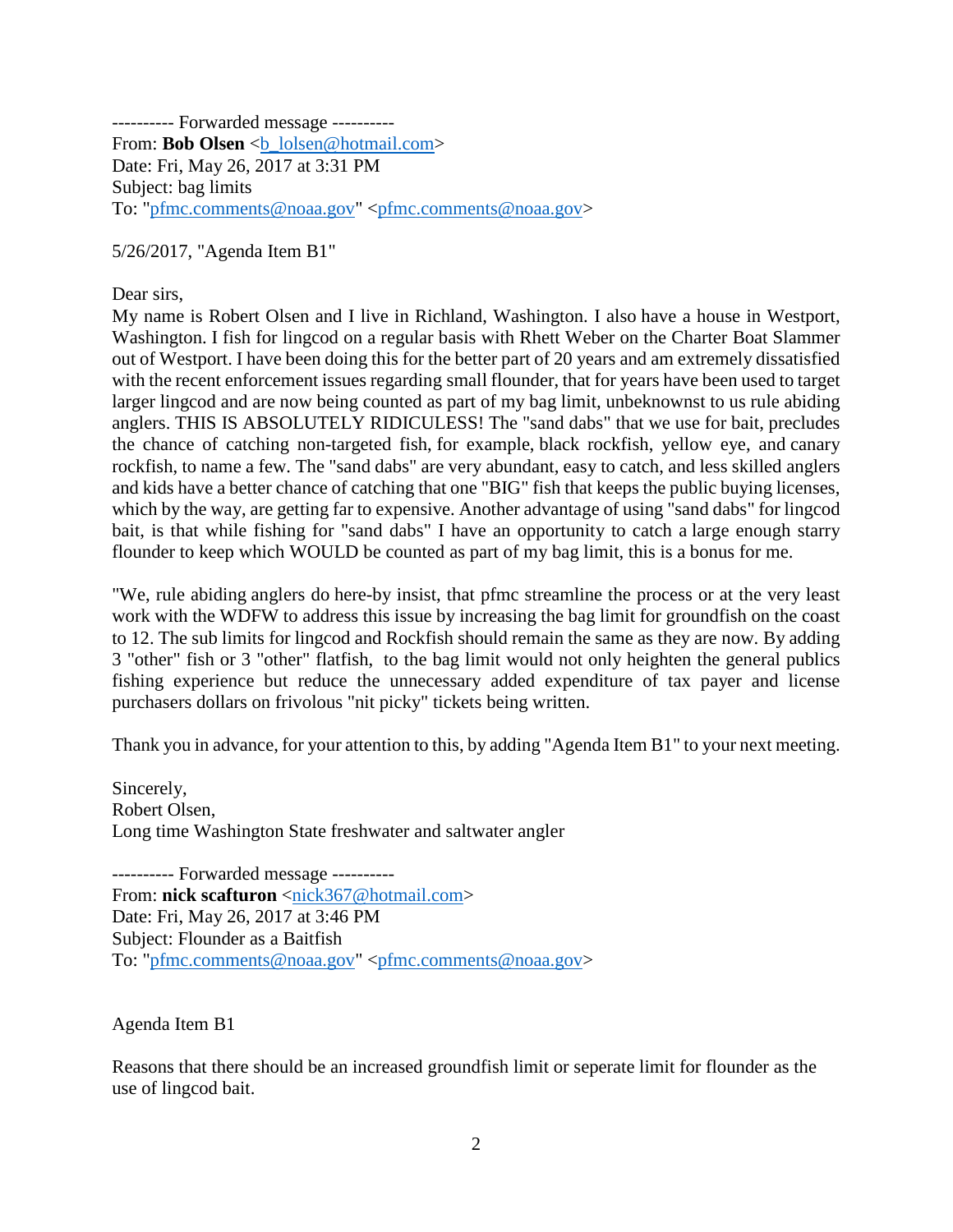- 1. The flounder are plentiful with no commercial fisheries that target them
- 2. They keep the number of accidental Yellow Eye encounters to a minimum while fishing for Lingcod in the deep.
- 3. They work extremely well when it comes to targeting mature Lingcod, allowing the smaller fish a chance to grow up.
- 4. With the recent Rockfish limit decrease, catching flounder for bait adds another fun activity for the day.
- 5. Using live flounder for bait requires very limited effort and is great for children, elderly or disabled people.

Thank you for your time,

Nick Scafturon Owner/Operator of C/V High Life out of Westport, Washington

---------- Forwarded message ---------- From: **linda averill** <seagull3@msn.com> Date: Sat, May 27, 2017 at 3:51 PM Subject: Groundfish problem To: "Kelly.Ames@noaa.gov" <Kelly.Ames@noaa.gov>

AGENDA ITEM B1 Linda Averill 817 Quinn Marysville, WA 98270 5/27/17

I have been fishing at Westport with the charters for over 20 years. I was unaware that even if used for bait flounder counts against my limit. I understand that Enforcement has started checking bait tanks and counting Flounder and writing tickets. I was unaware until this spring, I had always assumed that if I was never over my bag limit, the ones used for bait did not count. For the last 15 years I have been a charter customer of Deep Sea Charters and gone on the Slammer where we have used flatfish for lingcod bait. I wish to continue to use this as bait for the following reasons:

- 1. They are abundant and easily caught and fun to catch.
- 2. They do not require any special skill or stamina to use and are great for novice anglers to catch Lingcod.
- 3. I believe we catch larger Lingcod using this bait.

Unfortunately, continued reductions of the bag limit of fish will have an impact on how often I will go fishing.. though it is fun and a vacation, it just won't be cost effective.

I would like to see the limit of ground fish raised so that we are not penalized with a decrease in our "take home limit" of rock cod because we use this type of bait. Looking at the other western coastal states…. California has no limit on Sand Dabs, and 10 per person up to 20 on most other flatfish. Oregon has a 25 fish "Marine Fish Bag Limit" of which after sub-limits leaves them with plenty for bait.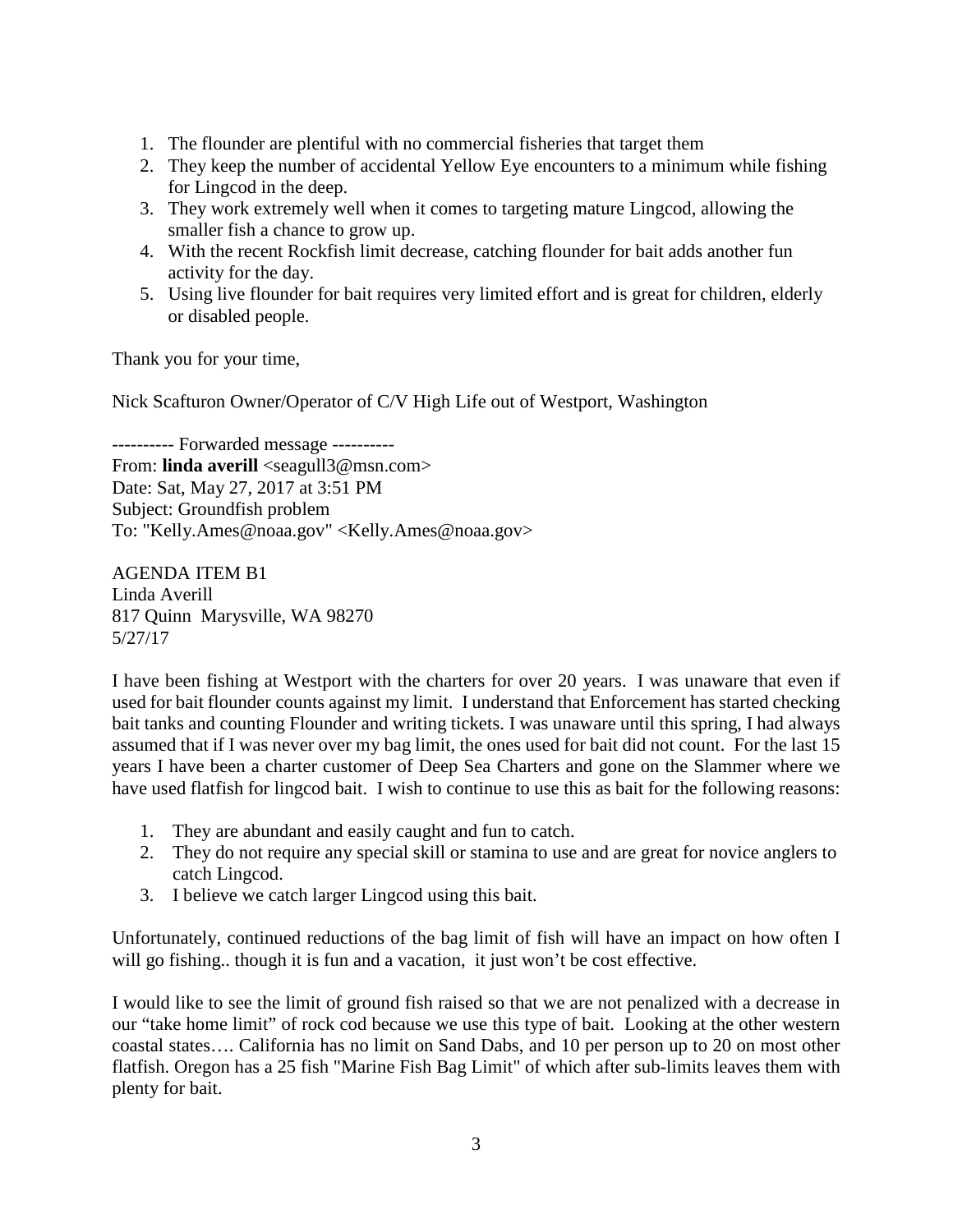"I hereby ask PFMC to streamline the process, or ask WDFW to address this issue by increasing the bag limit for groundfish on the coast to 12. The sub limits for Lingcod and Rockfish should remain the same, but an additional 3 other fish, or 3 other Flatfish should be reconsidered as a means of preventing further tickets from being written."

---------- Forwarded message ---------- From: [<lgbfishing@gmail.com>](mailto:lgbfishing@gmail.com) Date: Thu, May 25, 2017 at 10:07 PM Subject: Flatfish for baite To: ["pfmc.comments@noaa.gov"](mailto:pfmc.comments@noaa.gov) [<pfmc.comments@noaa.gov>](mailto:pfmc.comments@noaa.gov)

## 5/25/2017 Agenda B1

My name is Larry Brown ,I live in Westport, Washington I am writing to voice my opposition to PFMC and WDFW counting small flat fish as part of the daily bag limit even if they are used for live bait to catch larger fish like Lingcod, I have been fishing for them to use as Lingcod bait for 4 years mostly out of Westport ,WA on the Charter boat slammer , I like to continue catching them and using them as bait without having to include them as part of my daily bag limit they are very effective bait to catch Lingcod without risking catching other fish like Rockfish helping to maintain my legal Rock fish bag limit without going over it by just targeting Lingcod by using flatfish , they also produce bigger sized Lingcod caught, they are abundant and easily caught, up until today I was unaware that the flatfish would be counted against my daily Rockfish bag limit which I feel is unfair and not necessary being there is plenty of flatfish to be caught.

I hereby ask PFMC to streamline the process, or ask WDFW to address the issue by increasing the bag limit for ground fish on the coast to 12, the sub limits for Lingcod and Rockfish should remain the same as it is now, but an additional 3 other fish or 3 other flatfish should be reconsidered as a means to prevent tickets from being written.

California has no limit on Sand Dabs and 10 per person up to 20 on most other flatfish. Oregon has a 25 fish Marine fish bag limit of which after sub limits leaves them with plenty for bat fish.

Thank You.

Larry G Brown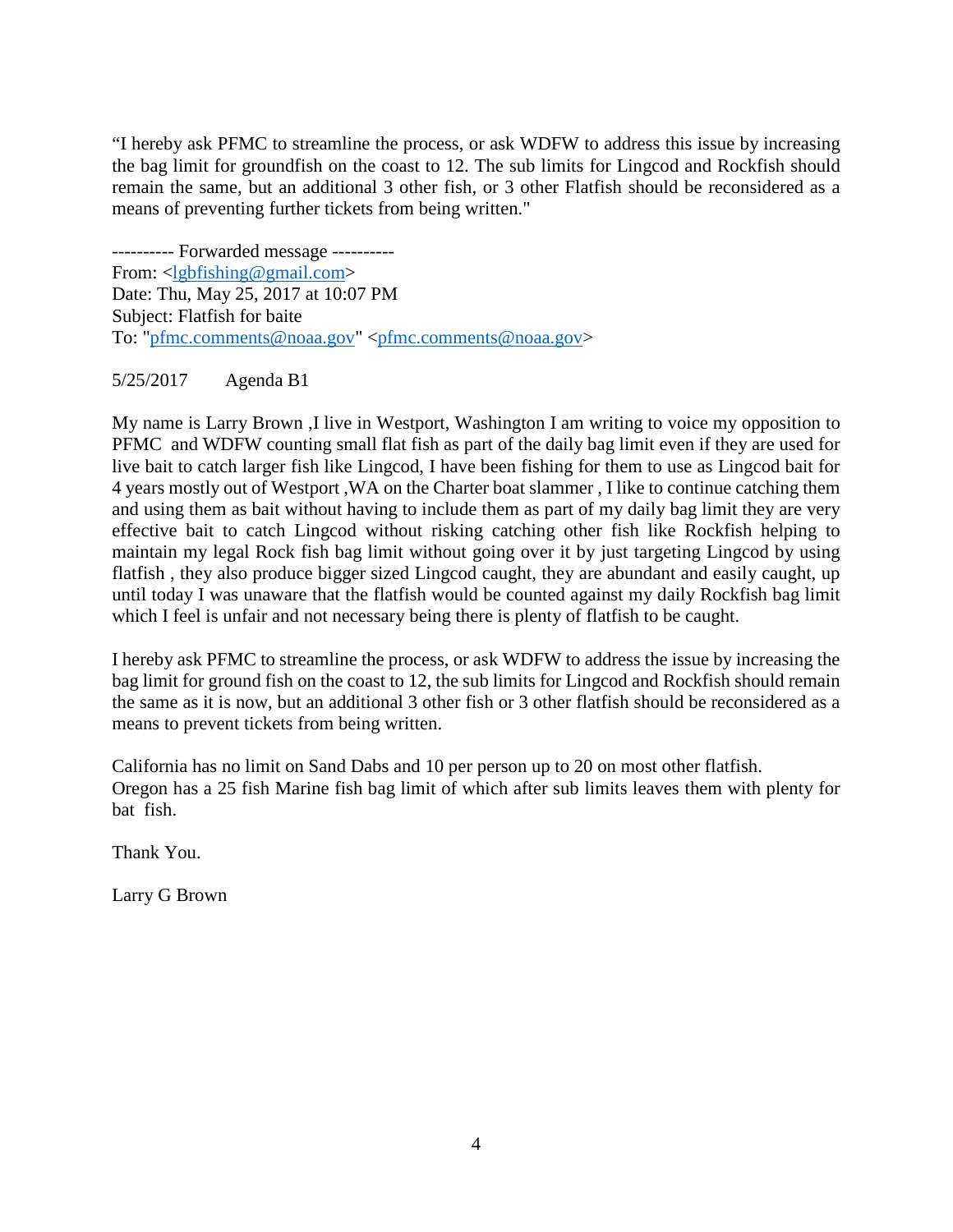---------- Forwarded message ---------- From: **Jim Satterlee** <*jrsat01@aol.com>* Date: Fri, May 26, 2017 at 9:33 PM Subject: Agenda Item B1 To: [pfmc.comments@noaa.gov](mailto:pfmc.comments@noaa.gov)

5/26/2017, Jim Satterlee Deer Park, Washington,

I have been fishing for Ling Cod using flat fish for bait for over 5 years, most recently with Rhett Weber Owner Operator Charter boat SLAMMER.

- 1. They reduce the amount of Rockfish or other fish you do not wish to catch while fishing for Lingcod.
- 2. They produce bigger Lingcod.
- 3. They do not require any special skill or stamina to use and are great for novice anglers to catch Lingcod.
- 4. They are abundant and easily caught.

so, to continue to use flat fish for bait I should not have to forgo a Rockfish out of your bag. I was unaware that if used for bait that they counted against your limit.

"We hereby ask PFMC to streamline the process, or ask WDFW to address this issue by increasing the bag limit for ground fish on the coast to 12.

The sub limits for Lingcod and Rockfish should remain the same, but an additional 3 other fish, or 3 other Flatfish should be reconsidered as a means of preventing further tickets from being written."

Thank you for your attention to this matter.

Regards, Jim Satterlee

---------- Forwarded message ---------- From: **Slack, Sanford** [<sanford.slack@soundtransit.org>](mailto:sanford.slack@soundtransit.org) Date: Fri, May 26, 2017 at 3:51 PM Subject: Agenda Item B1 To: ["pfmc.comments@noaa.gov"](mailto:pfmc.comments@noaa.gov) [<pfmc.comments@noaa.gov>](mailto:pfmc.comments@noaa.gov)

Good Morning,

My name is Sanford Slack and I live in Puyallup, WA. And I have fished for rockfish and lingcod for 15 years here in WA State. I just wanted to express my interest in getting flounder off the rockfish bag limit as quite a few of us use them for lingcod bait during the season. Maybe there can be an alternate way of calculating bag limits for this specific reason, Thank you for considering my request.

I fish out of Westport, WA with the Charterboat Slammer for lingcod mostly.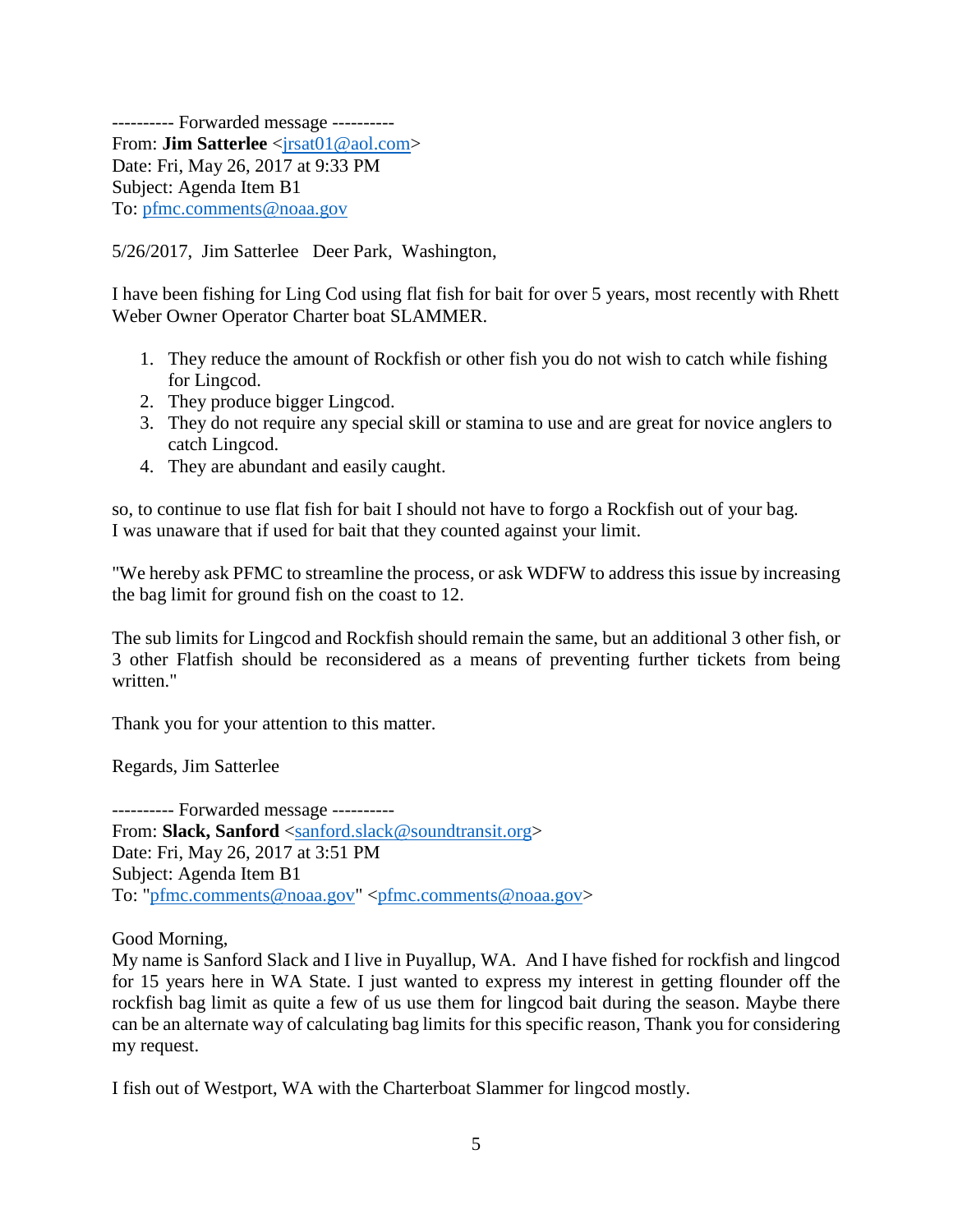- 1. They reduce the amount of Rockfish or other fish you do not wish to catch while fishing for Lingcod.
- 2. They produce bigger Lingcod.
- 3. They do not require any special skill or stamina to use and are great for novice anglers to catch Lingcod.
- 4. They are abundant and easily caught plus I would like to keep a Starry Flounder and not have to forgo a Rockfish out of my bag.

I was also unaware that if used for bait that they counted against your limit.

"We hereby ask PFMC to streamline the process, or ask WDFW to address this issue by increasing the bag limit for ground fish on the coast to 12. The sub limits for Lingcod and Rockfish should remain the same, but an additional 3 other fish, or 3 other Flatfish should be reconsidered as a means of preventing further tickets from being written."

I would like folks from Puget Sound to come up with a solution for their areas so this problem does not spread. The way I read the regs, you would really have to know your flatfish in order to stay on the right side of the law.

## **Sanford G. Slack**

---------- Forwarded message ---------- From: [<blarson065@gmail.com>](mailto:blarson065@gmail.com) Date: Tue, May 30, 2017 at 10:10 AM Subject: Agenda Item B1 To: ["pfmc.comments@noaa.gov"](mailto:pfmc.comments@noaa.gov) [<pfmc.comments@noaa.gov>](mailto:pfmc.comments@noaa.gov)

May 30, 2017

To: [Pacific Fishery Management Council](http://www.pcouncil.org/) From: Brian Larson, 2311 Kst SE, Auburn, WA 98002 RE: Agenda Item B1

Dear Reader;

I strongly urge the Pacific Management Fisheries Council to allow extra flatfish to be included in the sport catch daily limit by streamlining the process of allowing such and working with the Washington Department of Fish and Wildlife as necessary.

I have been using flatfish for bait to catch lingcod since the 1960's in Puget Sound, at Neah Bay and in area 2 out of Westport. Until several years ago it was in a private boat, age is catching up with me, now my fishing is done on charter boats out of almost entirely out of Westport.

I do not believe it is reasonable to forego, or substitute, a rockfish or lingcod from the daily bag limit so we can use a flounder as bait.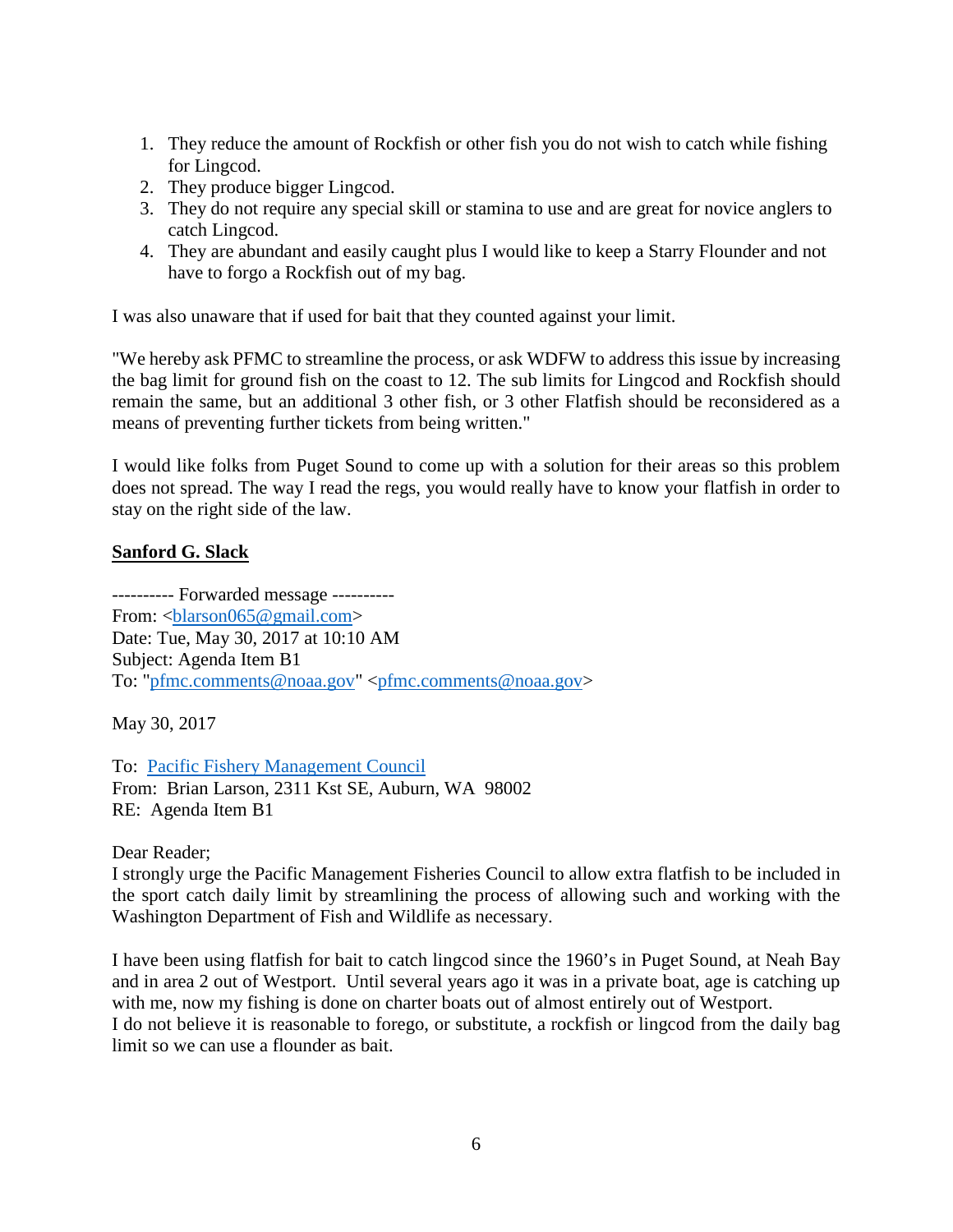Flounder are abundant. I truly believe that the miniscule amount caught and used for bait has no biological impact on the population on these fish. It would only take 3 – 5 extra flounder a person to to have enough flounder for bait.

Using live flounder is beneficial for endangered species of bottomfish.I only have caught lingcod on live flounder. On a 2016 trip to La Push where herring was used as bait, our charter caught over 20 Yelloweye Rockfish in addition to the lingcod and halibut we kept.

I travel to Westport just to fish for lingcod with live bait. It is more enjoyable for me, we only catch lingcod, lingcod seem to bite harder, and larger lingcod are caught. I make  $6 - 7$  of these trips during the season, staying two nights in local hotels and shopping and dining at local restaurants.

Please reconsider and allow the bag limit increased to allow for more flatfish to be used as bait. Using flounder will not affect the biomass of flounder, is beneficial for the endangered species of bottomfish, and is more enjoyable for sports fisherman which helps local economies.

Thank you, Brian Larson

---------- Forwarded message ---------- From: **Brian253** <br/> $\langle \text{brain253} @ \text{concat.net} \rangle$ Date: Tue, May 30, 2017 at 10:11 AM Subject: Agend Item B1 To: [pfmc.comments@noaa.gov](mailto:pfmc.comments@noaa.gov)

May 30, 2017

To: [Pacific Fishery Management Council](http://www.pcouncil.org/) From: Brian Larson, 2311 Kst SE, Auburn, WA 98002 RE: Agenda Item B1

Dear Reader;

I strongly urge the Pacific Management Fisheries Council to allow extra flatfish to be included in the sport catch daily limit by streamlining the process of allowing such and working with the Washington Department of Fish and Wildlife as necessary.

I have been using flatfish for bait to catch lingcod since the 1960's in Puget Sound, at Neah Bay and in area 2 out of Westport. Until several years ago it was in a private boat, age is catching up with me, now my fishing is done on charter boats out of almost entirely out of Westport. I do not believe it is reasonable to forego, or substitute, a rockfish or lingcod from the daily bag limit so we can use a flounder as bait.

Flounder are abundant. I truly believe that the miniscule amount caught and used for bait has no biological impact on the population on these fish. It would only take 3 – 5 extra flounder a person to to have enough flounder for bait.